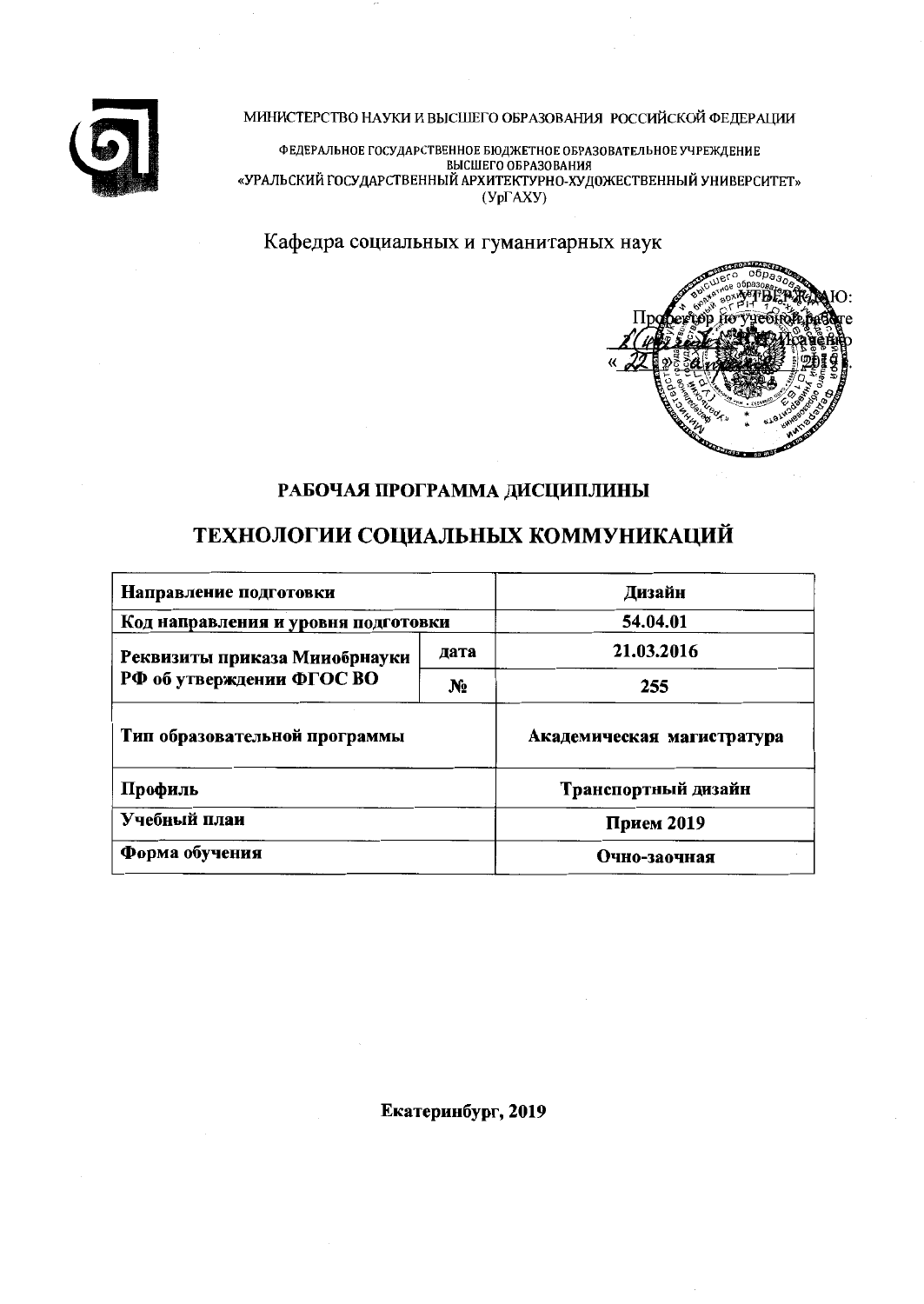# 1. ОБЩАЯ ХАРАКТЕРИСТИКА ДИСЦИПЛИНЫ

# ТЕХНОЛОГИИ СОЦИАЛЬНЫХ КОММУНИКАЦИЙ

1.1. Место дисциплины в структуре образовательной программы, связи с другими лисциплинами:

Факультативная дисциплина ТЕХНОЛОГИИ СОЦИАЛЬНЫХ КОММУНИКАЦИЙ формирует знания, необходимые для осуществления профессиональной деятельности дизайнера.

#### 1.2. Аннотация содержания дисциплины:

Понятие и типология социальных технологий. Социальные проблемы российского общества и технологии управления. Технологии решения социальных проблем. Модели социальных технологий. Коммуникационные конфликты и технологии их решения. Технологии социальных наук. Социально-коммуникативные технологии. Федерализм как социальнополитическая технология. Межэтнические отношения как объект социальной технологии.

#### 1.3. Краткий план построения процесса изучения дисциплины:

Процесс изучения дисциплины включает лекции и самостоятельную работу обучающихся. Основные формы интерактивного обучения: кейс-метод. В ходе изучения дисциплины студенты выполняют рефераты.

Форма заключительного контроля при промежуточной аттестации - зачет. Для проведения промежуточной аттестации по дисциплине создан фонд оценочных средств.

Оценка по дисциплине носит интегрированный характер, учитывающий результаты оценивания участия студентов в аудиторных занятиях, качества и своевременности выполнения реферата, устного ответа на зачете.

#### 1.4. Планируемые результаты обучения по дисциплине

Изучение дисциплины является этапом формирования у студента следующих компетенций:

ОК-2: готовностью действовать в нестандартных ситуациях, нести социальную ответственность за принятые решения

ОК-3: готовностью к саморазвитию, самореализации, использованию творческого потенциала

ОПК-1: способностью совершенствовать и развивать свой интеллектуальный и общекультурный уровень

ОПК-5: готовностью проявлять творческую инициативу, брать на себя всю полноту профессиональной ответственности

ОПК-9: способностью социального взаимодействия, самоорганизации и самоуправления системно-деятельностного характера, к активному общению в творческой, научной, производственной и художественной жизни

Планируемый результат изучения дисциплины в составе названных компетенций:

Способность совершенствовать и развивать свой интеллектуальный и общекультурный уровень, готовность к проявлению творческой инициативы, саморазвитию, использованию своего творческого потенциала; способность нести социальную ответственность за свои решения; способность социального взаимодействия.

В результате изучения дисциплины обучающийся должен:

Знать и понимать: принципы овладения коммуникативными навыками в организации нестандартных исследовательских и проектных работ, принципы поиска оптимальных решений в сфере коммуникации, принципы использования творческого потенциала коммуникативных средств, принципы реализации коммуникативных технологий в процессе активного общения в творческой, научной, производственной и художественной среде.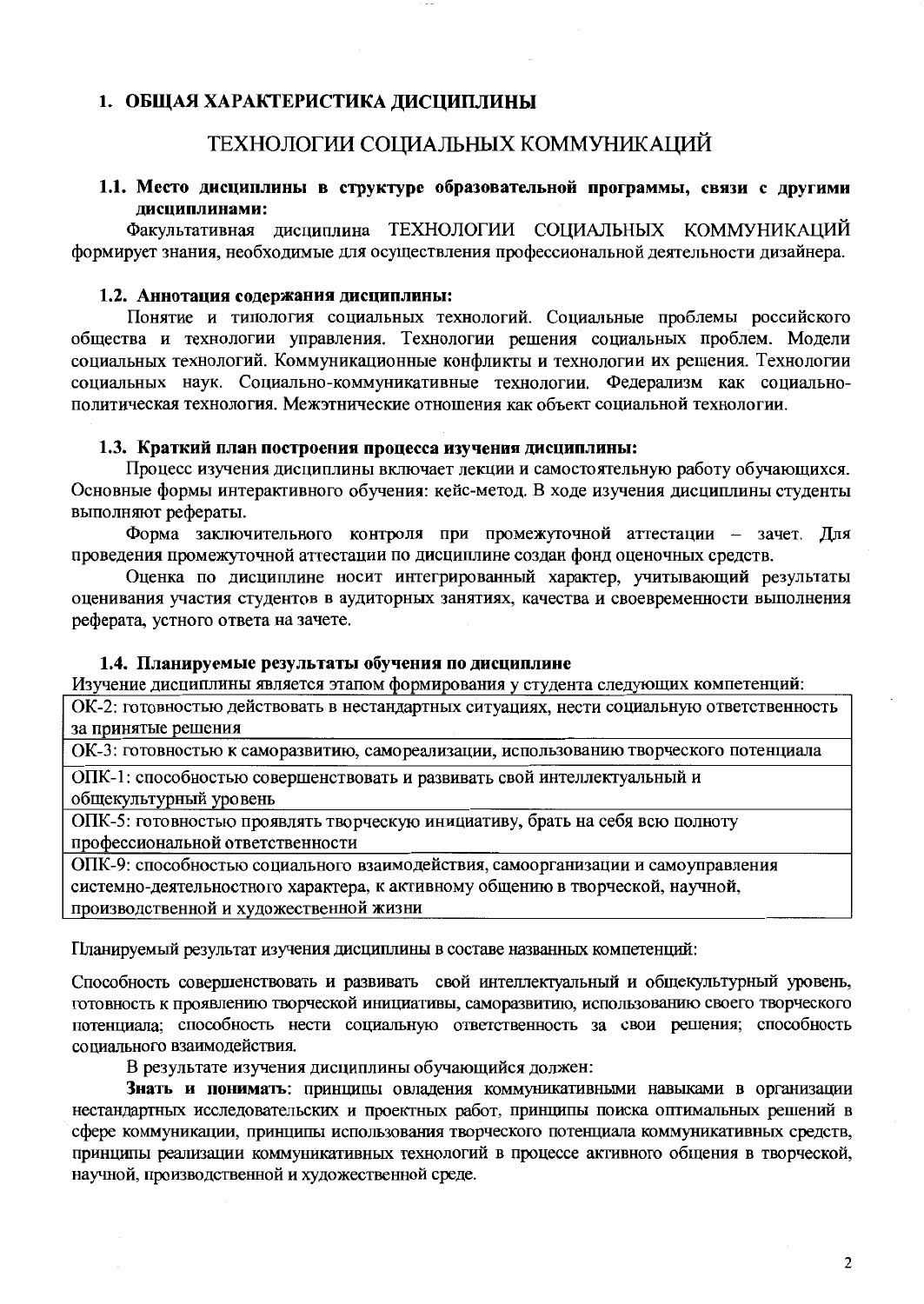Уметь:

а) применять знание и понимание принципов коммуникативной деятельности для развития своих интеллектуальных способностей; уметь использовать коммуникативные навыки в нестандартных ситуациях:

б) выносить суждения на базе профессионального и аргументированного коммуникативного анализа в процессе научно-исследовательской и творческой деятельности:

в) комментировать данные и результаты, связанные с областью изучения коллегам и преподавателю.

Демонстрировать навыки и опыт деятельности с использованием полученных знаний и умений в творческой деятельности дизайнера.

### 1.5. Объем дисциплины

|                                      |                              |               |                                           | занятия     | Аудиторные                                |                                                    | Самостоятельная работа          |                             |                            |                                      |                        |                          |              |                            |                                             |                                    |                                     |                                     |                                                     |
|--------------------------------------|------------------------------|---------------|-------------------------------------------|-------------|-------------------------------------------|----------------------------------------------------|---------------------------------|-----------------------------|----------------------------|--------------------------------------|------------------------|--------------------------|--------------|----------------------------|---------------------------------------------|------------------------------------|-------------------------------------|-------------------------------------|-----------------------------------------------------|
| Семестрам<br>$\overline{\mathbf{u}}$ | (3.e.)<br>единиц<br>Зачетных | (4a)<br>Часов | $\overline{ece}$<br>занятия<br>Аудиторные | ŧ<br>Лекции | Семинары<br>занятия (ПЗ),<br>Практические | $\overline{\text{L}}$<br>занятий<br>виды<br>Другие | работа всего<br>Самостоятельная | (KIT)<br>проект<br>Курсовой | (KP)<br>работа<br>Курсовая | (PTP)<br>Расчетно-графическая работа | рафическая работа (ГР) | (PP)<br>Расчетная работа | E<br>Реферат | (HD)<br>работа<br>Домашняя | клаузура)<br>(occe,<br>работа<br>Гворческая | работе<br>Подготовка к контрольной | зачету<br>экзамену,<br>Подготовка к | Другие виды самостоятельных занятий | аттестации по<br>Форма промежуточной<br>дисциплине* |
|                                      | 2                            | 72            | 18                                        |             | 18                                        |                                                    | 54                              |                             |                            |                                      |                        |                          | 28           |                            |                                             |                                    |                                     | 26                                  | 3ач                                                 |
| Ит<br>oro                            | $\overline{c}$               | 72            | 18                                        |             | 18                                        |                                                    | 54                              |                             |                            |                                      |                        |                          | 28           |                            |                                             |                                    |                                     | 26                                  | 3ач                                                 |

\* 1 — При принцип в стали с при принцип в стали с проекты - КП, Курсовые работы - КР

# 2. СОДЕРЖАНИЕ ДИСЦИПЛИНЫ

| Код<br>раздела | Раздел, тема, содержание дисциплины*                                   |
|----------------|------------------------------------------------------------------------|
| T.1            | Понятие и типология социальных технологий. Прикладная и критическая    |
|                | функция социальных наук. Актуальные социальные проблемы. Понятие       |
|                | социальных технологий. Социальные технологии глобального и локального  |
|                | характера. Технологии сфер жизни общества: социальной структуры,       |
|                | социальных институтов и процессов. Универсальные и частные технологии. |
|                | Инновационные и рутинные технологии. Информационные и интеллектуальные |
|                | технологии. Исторические технологии. Демографические технологии.       |
|                | Социальные технологии разрешения конфликтов. Политические технологии.  |
|                | Психологические и психофизические технологии. Административно-         |
|                | управленческие технологии. Социологические, соционические и социально- |
|                | коммуникативные технологии. Технологии в социальной работе.            |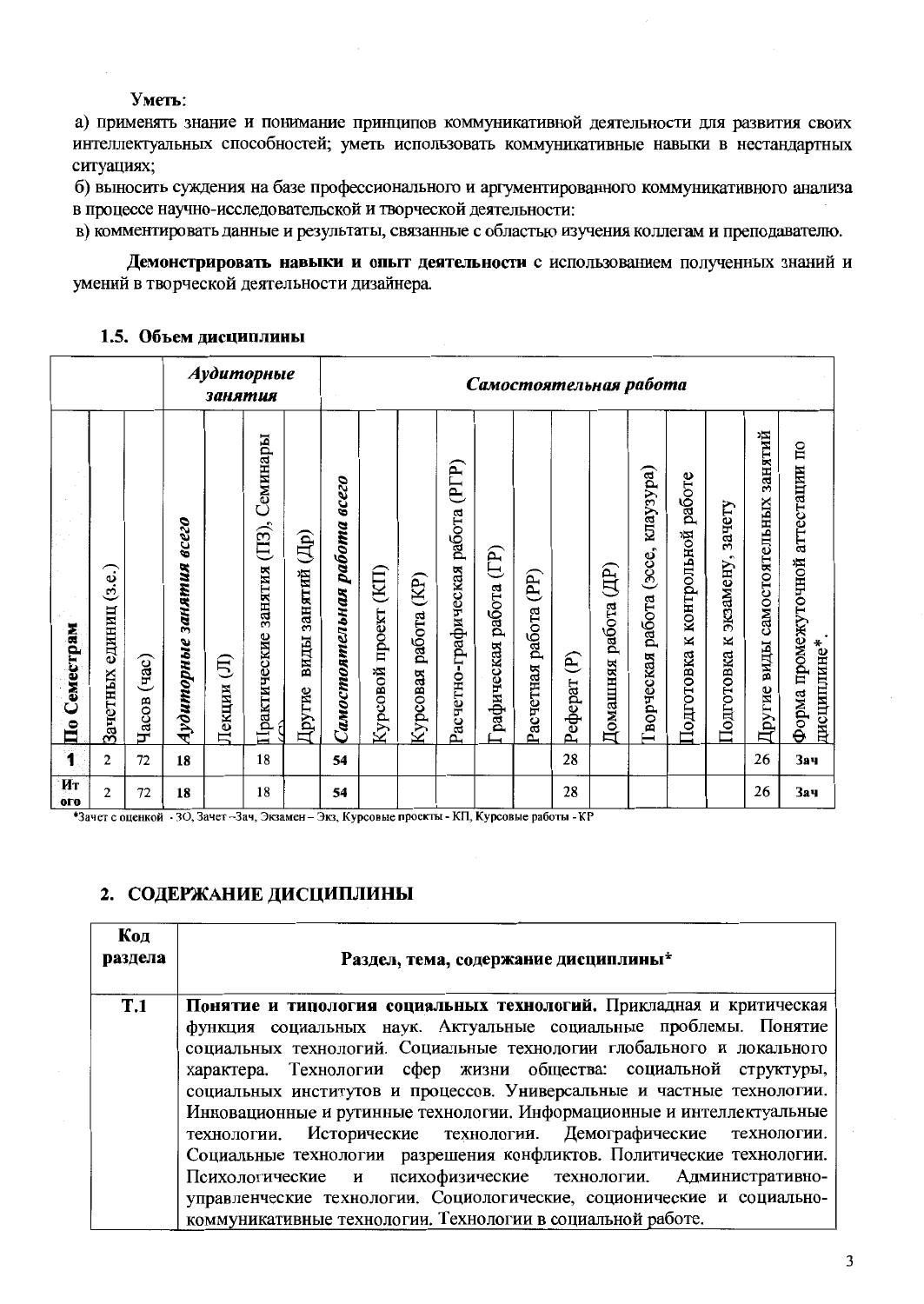| T.2        | Социальные проблемы российского общества и технологии управления.           |
|------------|-----------------------------------------------------------------------------|
|            | Социальные технологии и технологии управления. Классификация технологий     |
|            | гибкие,<br>информационные,<br>простые,<br>интеллектуальные.<br>управления:  |
|            | Централизованные и распределенные технологии управления. Система            |
|            | управления. Социальные проблемы<br>общества:<br>жилищная,<br>пауперизм,     |
|            |                                                                             |
|            | здравоохранение, безработица, демографическая, региональные, экологическая. |
|            | Проблема преступности, терроризма и наркомании. Коррупция. Проблема         |
|            | распределения бюджетных средств.                                            |
| <b>T.3</b> |                                                                             |
|            | решения социальных проблем. Социальный потенциал<br>Технологии              |
|            | конкретной технологии. Внедрение социальных технологий.<br>Факторы,         |
|            | влияющие на внедрение технологий. Этапы технологизации: теоретический,      |
|            | процедурный. Пути решения социальных<br>проблем.<br>методический,           |
|            | Эффективность социальных технологий. Жилищная проблема и технологии ее      |
|            | решения. Технологии решения социальных проблем города.                      |
|            |                                                                             |
| <b>T.4</b> | Модели социальных технологий. Современные концепции управления              |
|            | демократические, авторитаристские,<br>обществом:<br>тоталитаристские.       |
|            | Патерналистические модели. Концепция и<br>перспективы российской            |
|            |                                                                             |
|            | государственности. Трансформация массового сознания. Модели социальных      |
|            | технологий: консервативная, коммунистическая, социал-демократическая,       |
|            | либеральная. Неолиберализм и неоконсерватизм как социальные технологии.     |
|            | Модель социального государства и модель социального рыночного хозяйства     |
|            | (экономики). Модель интегративного общества.                                |
| <b>T.5</b> | Коммуникационные конфликты и технологин их решения. Ценностные,             |
|            | объективно-социальные и субъективно-эмоциональные конфликты. Архетипы       |
|            | и коллективное бессознательное. Концепция социального характера: Д.Рисмен,  |
|            | Э. Фромм. Теория культурно-исторических типов. Соционическая парадигма      |
|            | как альтернативная технология разрешения конфликтов.                        |
|            |                                                                             |
| T.6        | Технологин социальных наук. Социологические,<br>информационные<br>и         |
|            | социальные технологии. Социология как теоретический базис социальных        |
|            | технологий. Методы социологического исследования как основа технологий.     |
|            | Социальный уровень коммуникации и социальная среда. Социология как          |
|            | основа совершенствования социума в целом. Соционические, информационные,    |
|            | интеллектуальные и социальные технологии. Соционика как информационный      |
|            | базис социальных технологий.                                                |
| <b>T.7</b> | Модели<br>Социально-коммуникативные технологии.<br>коммуникативных          |
|            | технологий. Модели Д. Грунига. Коммуникация как манипуляция и пропаганда,   |
|            | информирование общественности, двусторонняя ассиметричная коммуникация.     |
|            | Жесткие и мягкие технологии. Эффективность информационного воздействия и    |
|            | реакция аудитории. Порог насыщения. Стратегия воздействия. Ключевые         |
|            | коммуникаторы. Теория диффузии Э.Роджерса. Информационная ассиметрия.       |
|            |                                                                             |
|            | (иерархические) и диалогические<br>(горизонтальные)<br>Монологические       |
|            | технологии коммуникации. Низко и высокоинтенсивные технологии. PR-          |
|            | технологии и общественность.                                                |
| <b>T.8</b> | Федеративное<br>Федерализм как социально-политическая<br>технология.        |
|            | устройство государства как оптимальная форма разрешения межнационального    |
|            | конфликта. Федерализм как технология решения проблем регионов. Роль         |
|            | гражданского общества в развитии федерализма в России. Социальные законы    |
|            | и федерализм. Экономический и политический аспект федерализма. Принципы     |
|            | федерализма и автономии субъектов на общегосударственном и региональном     |
|            | уровнях. Интеграционный потенциал гражданского общества и культура          |
|            | диалога. Роль СМИ. Федерализм и социальная интеграция.                      |
|            |                                                                             |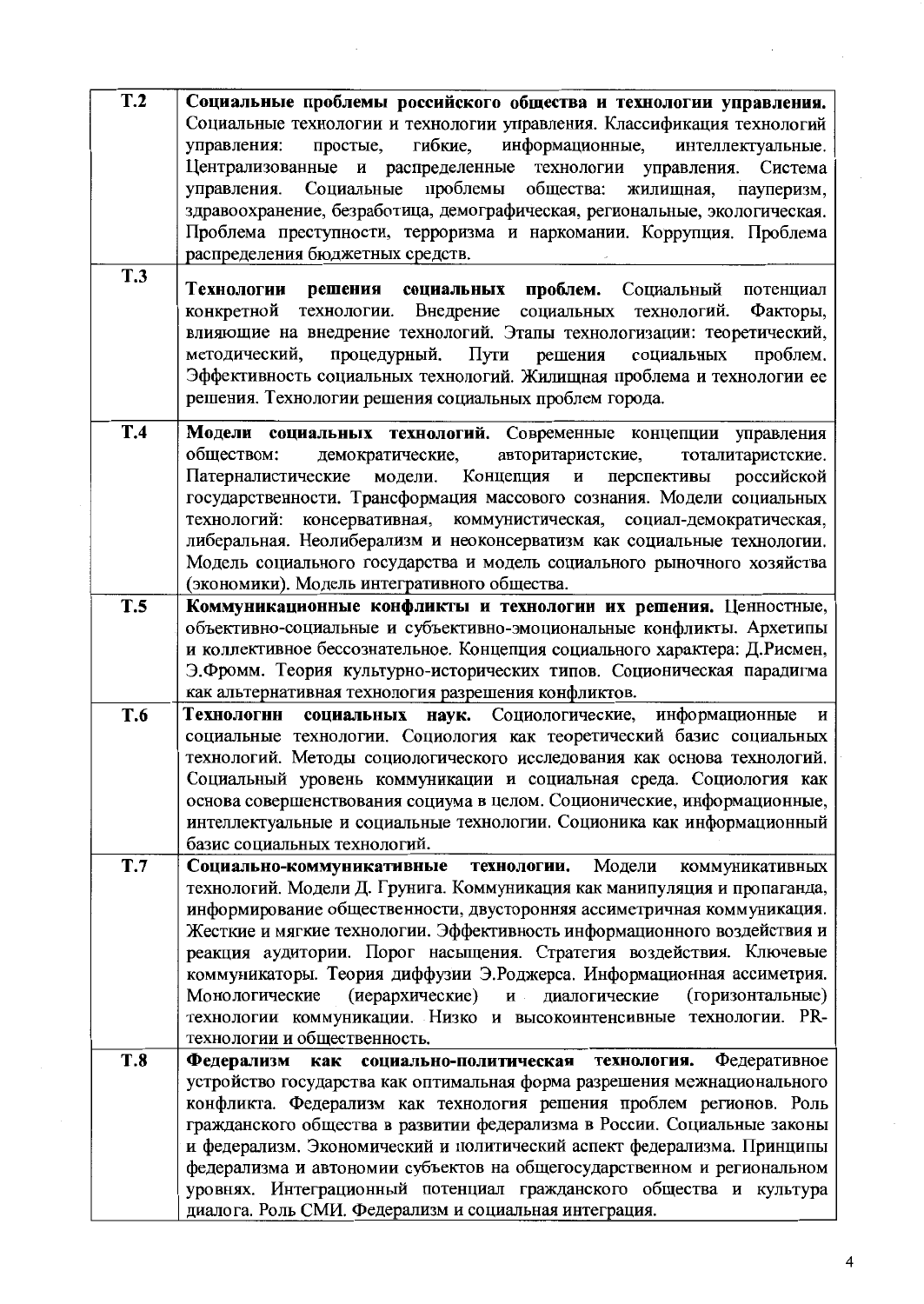$\overline{T.9}$ Межэтнические отношения как объект социальной технологии. Теория конфликтологии. конфликтов разрешение их прогнозирование И предупреждение. Национальные конфликты, их вызревание, возможности недопущения. Принципиальное отличие межэтнических конфликтов от войн. управлении Потребности использования социальных технологий  $\mathbf{B}$ межнациональными отношениями. Сущность исследуемых процессов, особенности их проявления в национально-территориальных образованиях, измерение качественных и количественных характеристик. Диалектическая связь с другими процессами, видами социальной деятельности. Формы и достижения управления, обеспечивающие планируемого. метолы прогнозируемого уровня межнациональных отношений в национальнотерриториальных образованиях. Опыт решения национальных проблем в некоторых странах Европы и Америки.

### 3. РАСПРЕДЕЛЕНИЕ УЧЕБНОГО ВРЕМЕНИ

 $\overline{1}$ 

## 3.1 Распределение аудиторных занятий и самостоятельной работы по разделам лиспиплины

|              |                    |                                                                                                       |       |  | Аудиторные<br>занятия (час.)          | Самост |                                         |  |
|--------------|--------------------|-------------------------------------------------------------------------------------------------------|-------|--|---------------------------------------|--------|-----------------------------------------|--|
| Семестр      | семестра<br>Неделя | Раздел дисциплины,<br>тема                                                                            | ВСЕГО |  | Практ.<br>Лекции занятия,<br>семинары |        | Оценочные<br>средства                   |  |
| 1            | 1                  | Тема 1. Понятие и<br>типология социальных<br>технологий.                                              | 8     |  | $\overline{2}$                        | 6      | кейс-задание к<br>семинару № 1,2        |  |
| 1            | $\overline{2}$     | Тема 2. Социальные<br>проблемы российского<br>общества и технологии<br>управления.                    | 8     |  | $\overline{2}$                        | 6      | кейс-задание к<br>семинару № 3,4,       |  |
| 1            | $\overline{3}$     | Тема 3. Технологии<br>решения социальных<br>проблем.                                                  | 8     |  | $\overline{2}$                        | 6      | кейс-задание к<br>семинару № 5,6        |  |
| 1            | $\overline{4}$     | Тема 4. Модели<br>социальных технологий.<br>Коммуникационные<br>конфликты и технологии<br>их решения, | 8     |  | $\overline{2}$                        | 6      | кейс-задание к<br>семинарам № 7.8       |  |
| $\mathbf{1}$ | 5                  | Тема 5. Технологии<br>социальных наук.                                                                | 8     |  | $\overline{2}$                        | 6      | кейс-задание к<br>семинарам №<br>9,10   |  |
| 1            | 6                  | Тема 6. Социально-<br>коммуникативные<br>технологии.                                                  | 8     |  | $\overline{c}$                        | 6      | кейс-задание к<br>семинарам №<br>11,12  |  |
| $\mathbf{1}$ | $\overline{7}$     | Тема 7. Федерализм как<br>социально-политическая<br>технология                                        | 8     |  | $\overline{2}$                        | 6      | кейс-задание к<br>семинарам №<br>13,14, |  |
| 1            | 8                  | Тема 8. Федерализм как<br>социально-политическая<br>технология.                                       | 8     |  | $\overline{2}$                        | 6      | кейс-задание к<br>семинарам №<br>15,16  |  |

5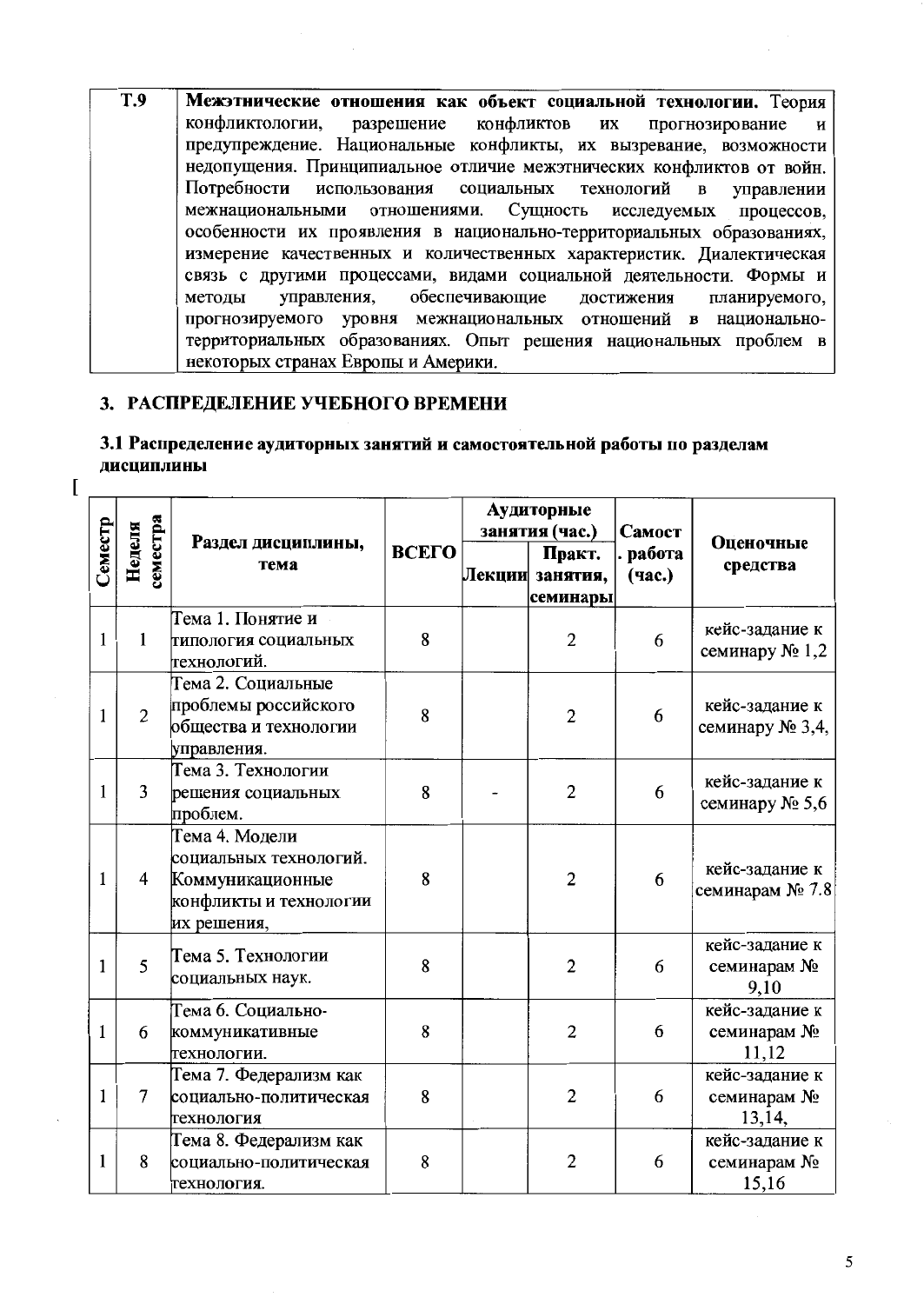| Cemecrp | crpa<br>Неделя<br>cem | Раздел дисциплины,<br>тема                                              | ВСЕГО | Аудиторные<br>занятия (час.)<br>Практ.<br>Лекции занятия,<br>семинары | Самост<br>. работа<br>(час.) | Оценочные<br>средства                                 |
|---------|-----------------------|-------------------------------------------------------------------------|-------|-----------------------------------------------------------------------|------------------------------|-------------------------------------------------------|
|         | 9                     | Тема 9. Межэтнические<br>отношения как объект<br>социальной технологии. | 8     | 2                                                                     | 6                            | задание к<br>семинарам №<br>17,18, защита<br>реферата |
|         |                       | Итого:                                                                  | 72    | 18                                                                    | 54                           | Зачет                                                 |

### 3.2 Другие виды занятий

Не предусмотрено

#### 3.3 Меропрнятия самостоятельной работы и текущего контроля

# 3.3.1 Примерный перечень тем курсовых проектов (курсовых работ)

Не предусмотрено

# 3.3.2 Примерный перечень тем расчетно-графических работ

Не предусмотрено

### 3.3.3 Примерный перечень тем графических работ

Не предусмотрено

# 3.3.4 Примерный перечень тем расчетных работ (программных продуктов)

Не предусмотрено

### 3.3.5 Примерный перечень тем рефератов (эссе, творческих работ)

Темы рефератов:

- 1 Социологические информационные технологии.
- 2 Политические и информационные соционические технологии.
- 3 Технология инновации.

# 3.3.6 Примерный перечень тем практических внеаудиторных (домашних) работ

Не предусмотрено

### 3.3.7 Примерная тематика контрольных работ

Не предусмотрено

### 3.3.8 Примерная тематика клаузур

Не предусмотрено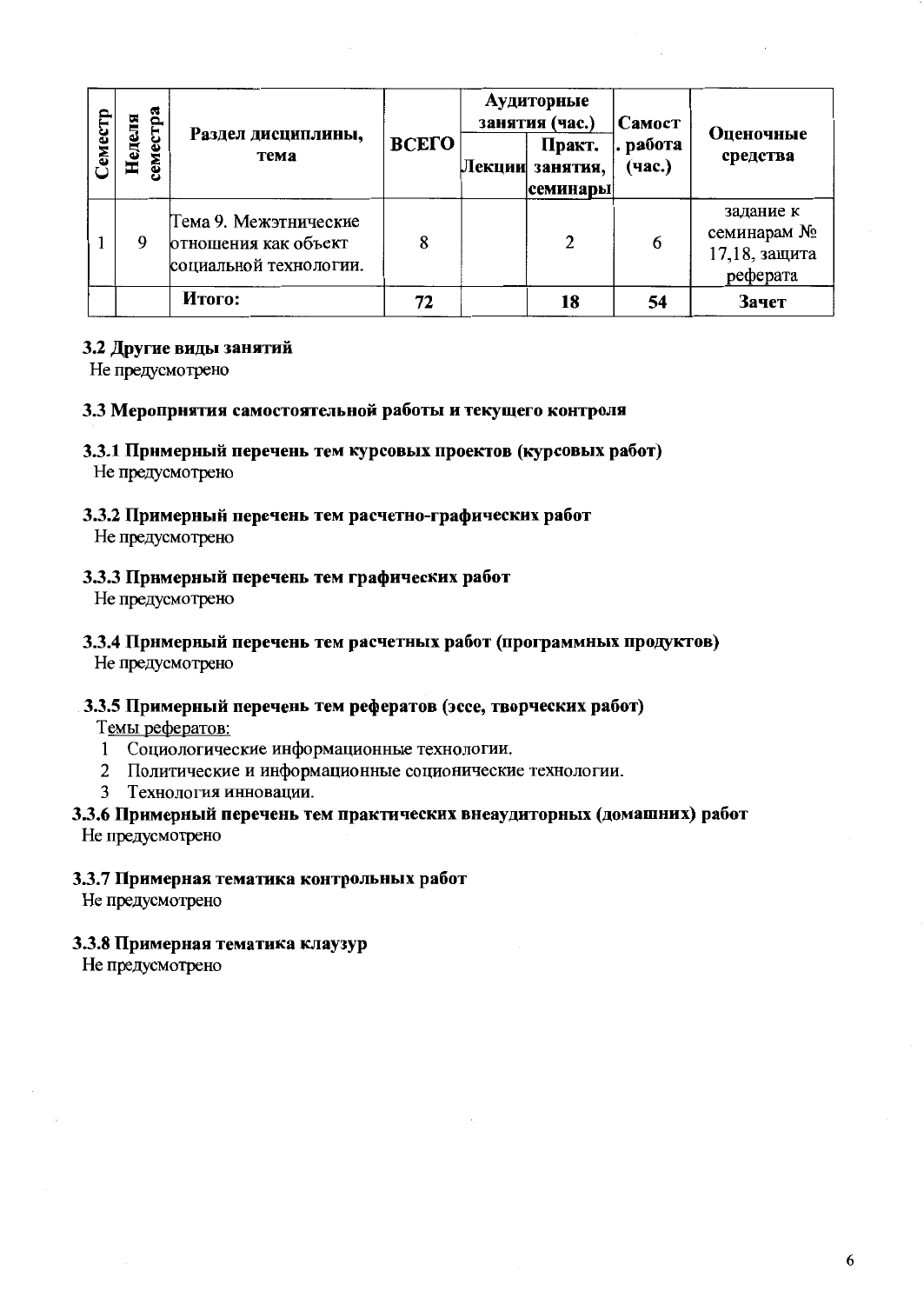# 4. ПРИМЕНЯЕМЫЕ ТЕХНОЛОГИИ ОБУЧЕНИЯ

|                                                  |                              |            |                                |           |                     | Активные методы обучения        |                                |           |                       | Дистанционные технологии и<br>электронное обучение |                                             |                                   |                                            |                                               |                               |
|--------------------------------------------------|------------------------------|------------|--------------------------------|-----------|---------------------|---------------------------------|--------------------------------|-----------|-----------------------|----------------------------------------------------|---------------------------------------------|-----------------------------------|--------------------------------------------|-----------------------------------------------|-------------------------------|
| <b>Код</b><br>раздела,<br>темы<br>дисципли<br>ны | тестирование<br>Компьютерное | Кейс-метод | игра<br>ролевая<br>Деловая или | Портфолио | команде<br>Работа в | Метод развивающей<br>кооперации | система<br>Балльно-рейтинговая | Дискуссия | задание<br>Творческое | курсы<br>учебные<br>Сетевые                        | N<br>практикумы<br>гренажеры<br>Виртуальные | видеоконференции<br>Ħ<br>Вебинары | web-конференции<br>семинары<br>Асинхронные | разработка<br>Совместная работа и<br>контента | какие)<br>(указать,<br>Другие |
| $T.1-9$                                          |                              |            |                                |           |                     |                                 |                                |           |                       |                                                    |                                             |                                   |                                            |                                               |                               |

# 5. УЧЕБНО-МЕТОДИЧЕСКОЕ И ИНФОРМАЦИОННОЕ ОБЕСПЕЧЕНИЕ ДИСЦИПЛИНЫ

### 5.1. Рекомендуемая литература

### 5.1.1. Основная литература

- 1) Основы профессиональной межкультурной коммуникации: учебник / Н.В. Барышников. М.: ИНФРА-М, 2014. Гриф. URL: http://znanium.com/catalog.php?bookinfo=408974
- 2) Коммуникативные технологии в информационном обществе: практикум / сост. Е.А. Сергодеева, М.Т. Асланова, Е.В. Сапрыкина. - Ставрополь: СКФУ, 2016. - 106 с. URL: http://biblioclub.ru/index.php?page=book&id=466994

### 5.1.2. Дополнительная литература

- 1) Ветошкин, В.И. Социология: учебное пособие / В.И. Ветошкин; Урал. гос. архитектурнохудож. акад. – Екатеринбург: Архитектон, 2012. – 128 с.
- 2) Кондакова Ю.В. Устное публичное выступление : учеб.пособие / Ю. В. Кондакова; Урал. гос. архитектурно-художеств. акад. - Екатеринбург : Архитектон, 2010. - 138 с.
- 3) Кильмашкина, Т.Н. Конфликтология: социальные конфликты : учебник / Т.Н. Кильмашкина. -2-е изд., перераб. и доп. - М. : Юнити-Дана, 2015. - 287 с. URL: http://biblioclub.ru/index.php?page=book&id=115392
- 4) Шарков, Ф.И. Коммуникология: основы теории коммуникации : учебник / Ф.И. Шарков. 4-е 2013. 488 URL: изд., перераб. M.  $\cdot$ Дашков  $\mathbf{H}$ Ko. c. http://biblioclub.ru/index.php?page=book&id=255819
- 5) Шарков, Ф.И. Интерактивные электронные коммуникации: учебное пособие / Ф.И. Шарков. -2017. 260  $3-e$ изд. M. Дашков  $\, {\bf H}$  $K^{\circ}$  $\overline{a}$ c.  $\cdot$ URL: http://biblioclub.ru/index.php?page=book&id=454124

#### $5.2$ Учебно-методическое обеспечение для самостоятельной работы

Ветошкин В.И., Кондакова Ю.В. Организация самостоятельной работы студентов: учебнометодическое пособие./В.И. Ветошкин, Ю.В. Кондакова. - Екб: Архитектон, 2009. - 88 с.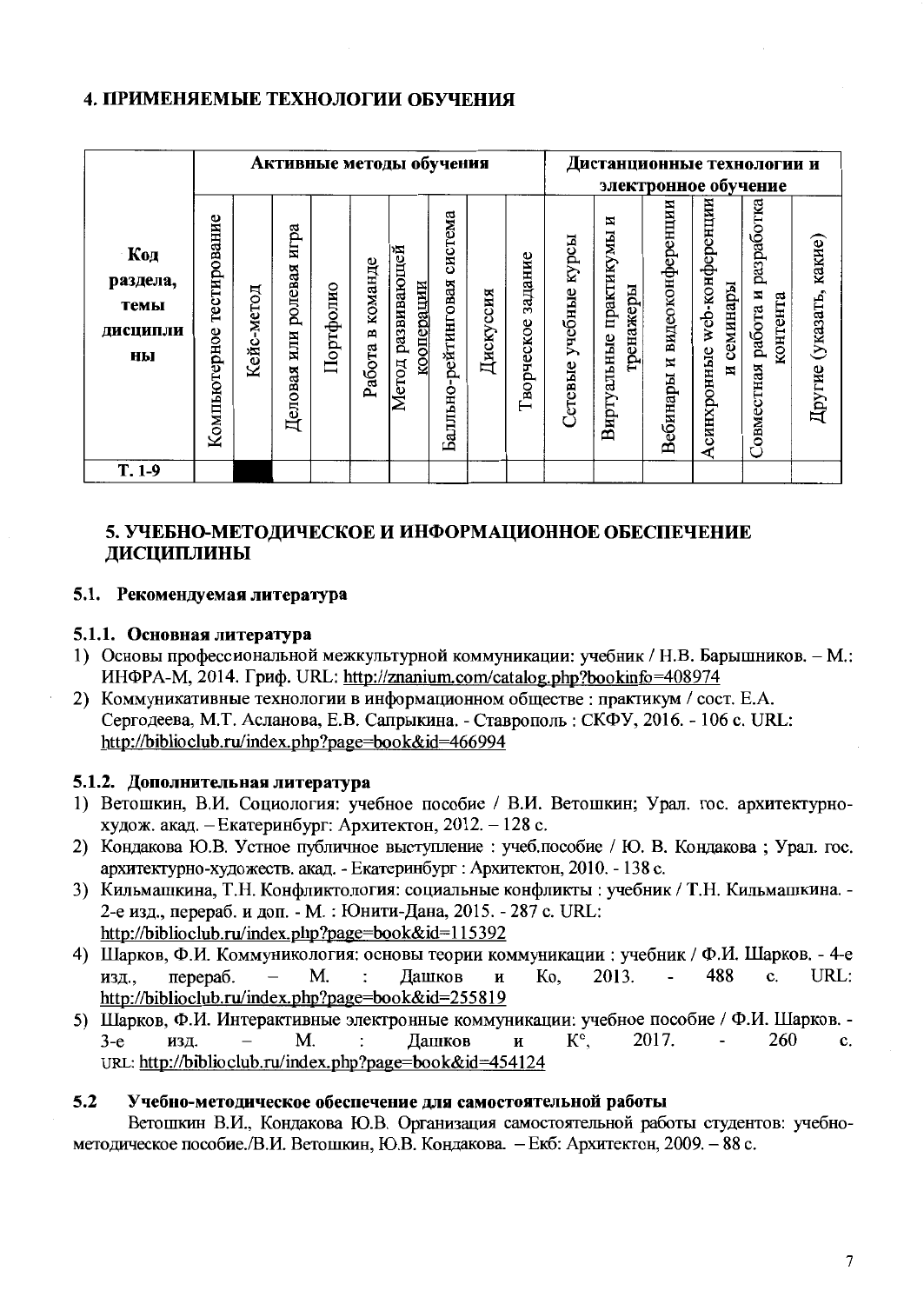$5.3$ Перечень информационных технологий, используемых при осуществлении образовательного процесса по дисциплине, включая перечень программиого обеспечения и информационных справочных систем\*

#### 5.3.1 Перечень программного обеспечения

| Тип ПО                          | Название         | Источник               | Доступность для<br>студентов                                                                   |
|---------------------------------|------------------|------------------------|------------------------------------------------------------------------------------------------|
| Прикладное ПО/<br>Офисный пакет | Microsoft Office | Лицензионная программа | Доступно<br>в компьютерном<br>классе и в<br>аудиториях для<br>самостоятельной<br>работы УрГАХУ |

### 5.3.2 Базы данных и информационные справочные системы

КонсультантПлюс: http://www.consultant.ru/

#### $5.4$ Электронные образовательные ресурсы

znanium.com biblioclub.ru

# 6. МЕТОДИЧЕСКИЕ УКАЗАНИЯ ДЛЯ ОБУЧАЮЩИХСЯ ПО ОСВОЕНИЮ ДИСЦИПЛИНЫ

Студент обязан:

- 1) знать:
	- график учебного процесса по дисциплине (календарный план аудиторных занятий и планграфик самостоятельной работы);
	- порядок формирования итоговой оценки по дисциплине;
	- (преподаватель на первом занятии по дисциплине знакомит студентов с перечисленными организационно-методическими материалами);
- 2) посещать все виды аудиторных занятий (преподаватель контролирует посещение всех видов вести самостоятельную работу по дисциплине, используя занятий). литературу. рекомендованную в рабочей программе дисциплины и преподавателем (преподаватель передает список рекомендуемой литературы студентам);
- 3) готовиться и активно участвовать в аудиторных занятиях, используя рекомендованную литературу и методические материалы;
- 4) своевременно и качественно выполнять все виды аудиторных и самостоятельных работ, предусмотренных графиком учебного процесса по дисциплине (преподаватель ведет непрерывный мониторинг учебной деятельности студентов):
- 5) в случае возникновения задолженностей по текущим работам своевременно до окончания семестра устранить их, выполняя недостающие или исправляя не зачтенные работы, предусмотренные графиком учебного процесса (преподаватель на основе данных мониторинга учебной деятельности своевременно предупреждает студентов о возникших задолженностях и необходимости их устранения).

# 7. МАТЕРИАЛЬНО-ТЕХНИЧЕСКОЕ ОБЕСПЕЧЕНИЕ ЛИСЦИПЛИНЫ

Аудитория с соответствующей инфраструктурой и с мультимедиа-проектором.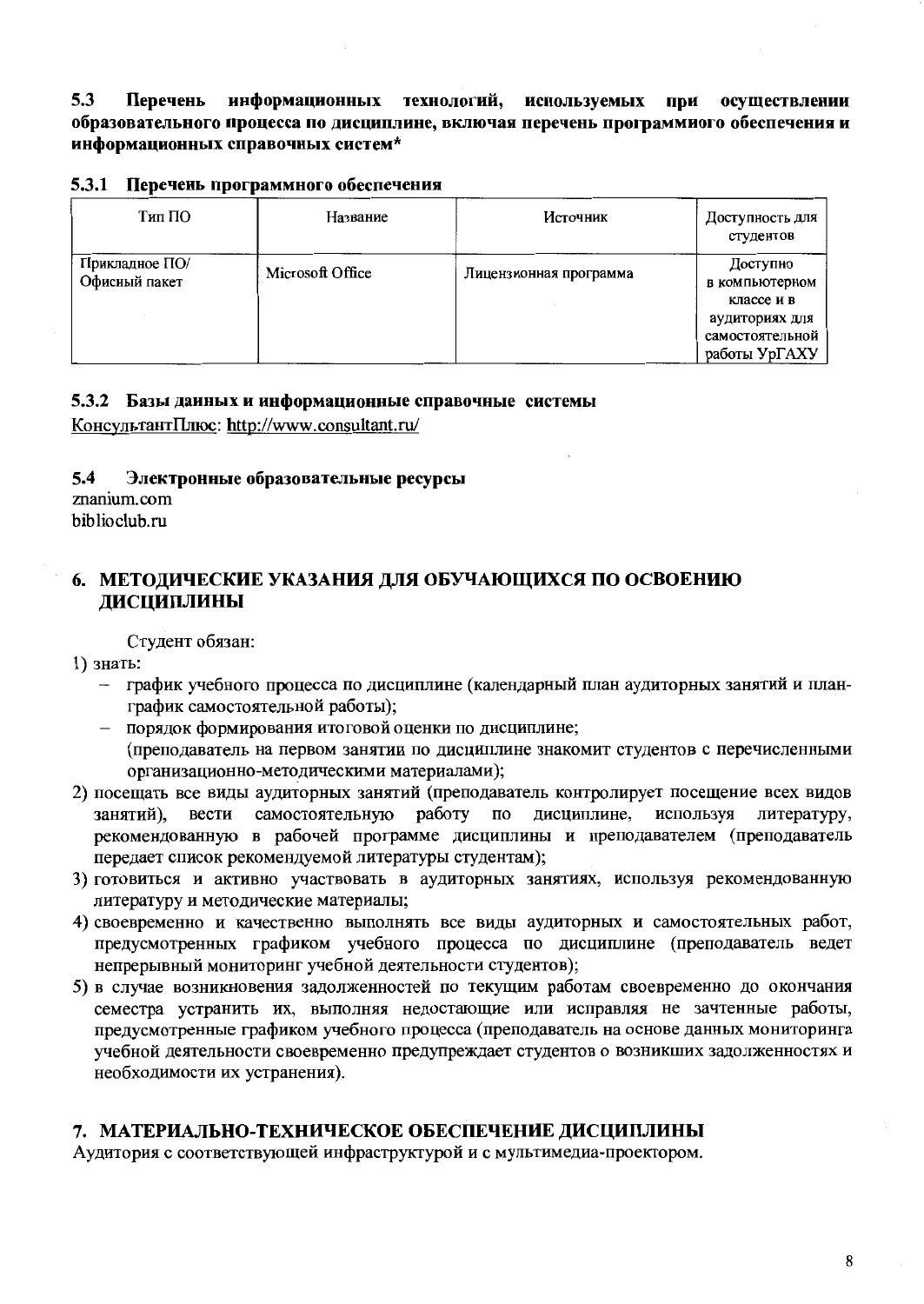# 8. ФОНД ОЦЕНОЧНЫХ СРЕДСТВ ДЛЯ ПРОВЕДЕНИЯ ПРОМЕЖУТОЧНОЙ **АТТЕСТАЦИИ**

Фонд оценочных средств предназначен для оценки:

- 1) соответствия фактически достигнутых каждым студентом результатов изучения дисциплины результатам, запланированным в формате дескрипторов «знать, уметь, иметь навыки» (п.1.4) и получения интегрированной оценки по дисциплине;
- $2)$ **VDOBHЯ** формирования элементов компетенций, соответствующих этапу изучения лиспиплины.

#### 8.1. КРИТЕРИИ **ОЦЕНИВАНИЯ РЕЗУЛЬТАТОВ** КОНТРОЛЬНО-ОПЕНОЧНЫХ **МЕРОПРИЯТИЙ ТЕКУШЕЙ**  $\mathbf{M}$ ПРОМЕЖУТОЧНОЙ **АТТЕСТАЦИИ**  $\Pi$ <sup>O</sup> ДИСЦИПЛИНЕ

8.1.1. Уровень формирования элементов компетенций, соответствующих этапу изучения дисциплины, оценивается с использованием следующих критериев и шкалы оценок\*:

| Критерии             | Шкала оценок                              |                     |  |
|----------------------|-------------------------------------------|---------------------|--|
| Оценка по дисциплине | Уровень освоения элементов<br>компетенций |                     |  |
| Отлично              |                                           | Высокий             |  |
| Хорошо               | Зачтено                                   | Повышенный          |  |
| Удовлетворительно    | Пороговый                                 |                     |  |
| Неудовлетворительно  | Не зачтено                                | Элементы не освоены |  |

\*) описание критериев см. Приложение 1.

8.1.2. Промежуточная аттестация по дисциплине представляет собой комплексную оценку, определяемую уровнем выполнения всех запланированных контрольно-оценочных мероприятий (КОМ). Используемый набор КОМ имеет следующую характеристику:

| $\mathbf{N}_2$ π/π | Форма КОМ                      | Состав КОМ                    |  |  |  |
|--------------------|--------------------------------|-------------------------------|--|--|--|
|                    | Посещение аудиторных занятий   |                               |  |  |  |
|                    |                                | Задания к семинарам:          |  |  |  |
| 2                  | Участие в семинарских занятиях | $N2$ 1-16 – выполнение кейса  |  |  |  |
|                    |                                | $N2$ 17-18 – защита рефератов |  |  |  |
|                    | Реферат                        | 8 заданий                     |  |  |  |
|                    | Зачет                          | 30 вопросов                   |  |  |  |

Характеристика состава заданий КОМ приведена в разделе 8.3.

8.1.3. Оценка знаний, умений и навыков, продемонстрированных студентами при выполнении отдельных контрольно-оценочных мероприятий и оценочных заданий, входящих в их состав, осуществляется с применением следующей шкалы оценок и критериев:

| Уровни оценки<br>достижений<br>студента (оценки) | Критерии<br>для определения уровня достижений<br>Выполненное оценочное задание:                  | Шкала оценок      |
|--------------------------------------------------|--------------------------------------------------------------------------------------------------|-------------------|
| <b>Высокий</b> (B)                               | соответствует требованиям*, замечаний нет                                                        | Отлично (5)       |
| Средний (С)                                      | соответствует требованиям*, имеются<br>замечания, которые не требуют<br>обязательного устранения | Хорошо $(4)$      |
| Пороговый (П)                                    | не в полной мере соответствует<br>требованиям*, есть замечания                                   | Удовлетворительно |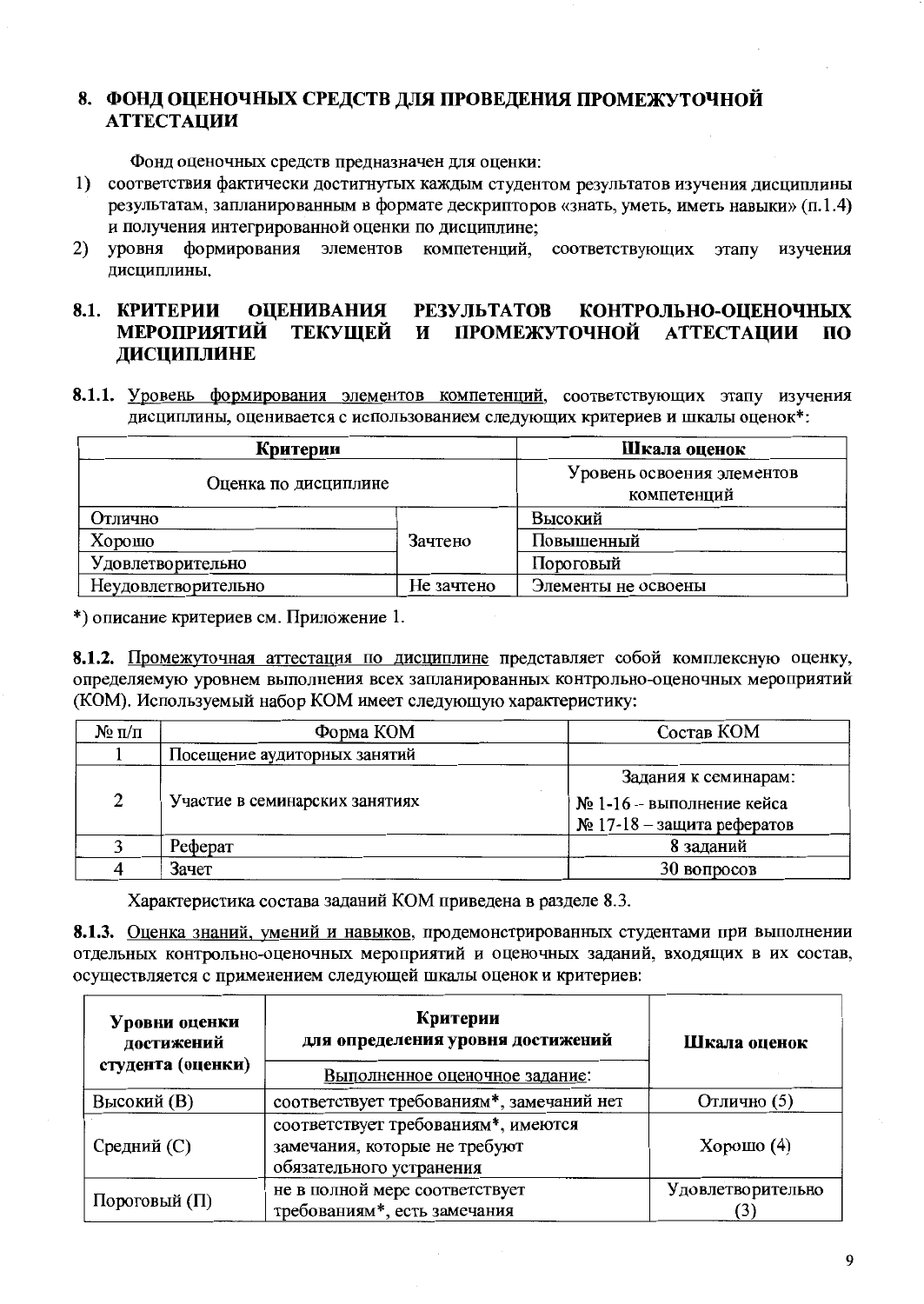| Уровни оценки<br>достижений<br>студента (оценки) | Критерии<br>для определения уровня достижений                                         | Шкала оценок              |  |  |
|--------------------------------------------------|---------------------------------------------------------------------------------------|---------------------------|--|--|
|                                                  | Выполненное оценочное задание:                                                        |                           |  |  |
| Недостаточный (Н)                                | не соответствует требованиям*, имеет<br>существенные ошибки, требующие<br>исправления | Неудовлетворительно       |  |  |
| Нет результата (O)                               | не выполнено или отсутствует                                                          | Оценка не<br>выставляется |  |  |

\*) Требования и уровень достижений студентов (соответствие требованиям) по каждому контрольно-оценочному мероприятию определяется с учетом критериев, приведенных в Приложении 1.

## 8.2. КРИТЕРИИ ОПЕНИВАНИЯ РЕЗУЛЬТАТОВ ПРОМЕЖУТОЧНОЙ АТТЕСТАЦИИ ПРИ ИСПОЛЬЗОВАНИИ НЕЗАВИСИМОГО ТЕСТОВОГО КОНТРОЛЯ

При проведении независимого тестового контроля как формы промежуточной аттестации применяется методика оценивания результатов, предлагаемая разработчиками тестов.

## 8.3. ОЦЕНОЧНЫЕ СРЕДСТВА ДЛЯ ПРОВЕДЕНИЯ ТЕКУЩЕЙ И ПРОМЕЖУТОЧНОЙ **АТТЕСТАЦИИ**

#### 8.3.1. Перечень заданий для семинарских занятий:

Семинары № 1, 2. Тема 1. Понятие и типология социальных технологий (кейс метод).

«Кейс-стади» в форме дискуссионного обсуждения по заданной проблематике проанализировать проблемы социологических, соционические и социально-коммуникативные технологии.

Семинары № 3, 4. Тема 2. Социальные проблемы российского общества и технологии управления (кейс метод).

«Кейс-стади» в форме дискуссионного обсуждения по заданной проблематике гибкие, охарактеризовать технологии управления: простые. классифицировать информационные, интеллектуальные.

Семинары № № 9, 10, 11, 12. Тема 6. Социально-коммуникативные технологии (кейс метод).

«Кейс-стади» в форме дискуссионного обсуждения по заданной проблематике - раскрыть понятие коммуникации с точки зрения манипуляции и пропаганды, охарактеризовать двустороннюю ассиметричную коммуникацию.

Семинары № 13, 14. Защита рефератов.

#### 8.3.2.

#### заданий для реферата:

1) Работу над рефератом необходимо начать с составления рабочего плана, который имеет произвольную форму. В процессе подготовки реферата максимально полно ознакомиться с литературой и источниками и составить библиографию. При использовании фактического материала обязательна ссылка на источник.

2) Законченный реферат включает в себя введение, основную часть и заключение. Введение должно содержать обоснование актуальности темы исследования, постановку цели и задач работы, краткую характеристику использованных источников информации. Цель формулируется в виде общего. Основное содержание реферата излагается в нескольких главах, каждая из которых раскрывает один из выделенных аспектов темы. В заключении подводятся итоги авторского изучения темы, отражается решение задач, поставленных во введении и достижение нели исследования.

#### Перечень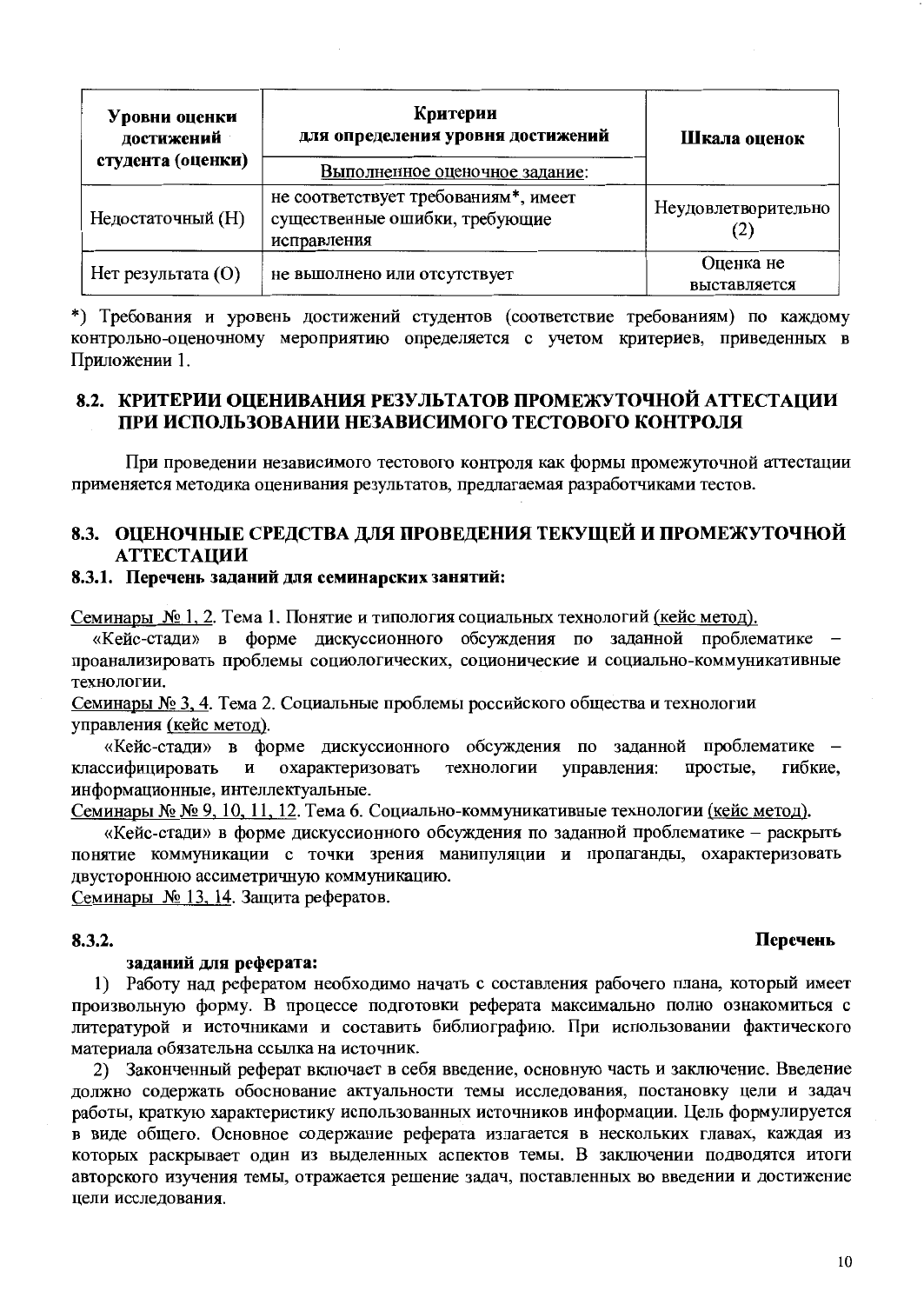3) После заключения следует список использованных источников и литературы, а затем, по необходимости - приложение. В приложение могут быть включены документы, иллюстрации, рисунки, таблицы, графики и т.д., которые должны иметь название и порядковый номер.

4) Объем – от 15 и не более 25 с., список литературы от 10 источников.

#### Задания к содержанию реферата:

- 1) Выявить, как фактор изменения временного периода влияет на характер коммуникации
- 2) Охарактеризовать коммуникационные модели
- 3) Охарактеризовать типы и виды коммуникации
- 4) Описать разновидности коммуникативных проблем
- 5) Проанализировать коммуникативные приемы
- 6) Описать типы коммуникационных каналов
- 7) Проанализировать методы, используемые для исследования коммуникативных проблем

#### 8.3.3. Перечень вопросов к зачету:

- 1. Какова технология разрешения социальных конфликтов
- 2. В чем состоит специфика технологического разрешения межнациональных конфликтов
- 3. Что такое «сопричастный менеджмент» и «система социального партнерства»
- 4. Почему переговорная процедура относится к числу самых эффективных систем социальной технологии
- 5. Назовите основные процедуры переговорного процесса
- 6. Каковы принципы и правила переговорного процесса
- 7. Социальное пространство как объект технологизации
- 8. Инновационный потенциал управления: технологии реализации.
- 9. Пути формирования местного самоуправления.
- 10. Муниципальное управление: пути совершенствования.
- 11. Технологии реализации личностного потенциала.
- 12. Типология социальных технологий
- 13. Классификация технологий управления
- 14. Социальные, информационные и интеллектуальные технологии
- 15. Социальный потенциал и внедрение социальных технологий
- 16. Эффективность социальных технологий
- 17. Социальные проблемы российского общества
- 18. Технологии решения социальных проблем
- 19. Пути совершенствования социальных технологий
- 20. Жилищная социальная проблема
- 21. Проблемы системы здравоохранения и медицинского обслуживания
- 22. Бедность как социальная проблема
- 23. Самоуправление как социальная технология
- 24. Экологическая социальная проблема

25. Технологии профилактики преступности, терроризма и межнациональных конфликтов

- 26. Расходы федерального бюджета на решение социальных проблем
- 27. Технологии решения демографической проблемы
- 28. Технологии решения проблем наркомании и проституции
- 29. Социальные технологии развития регионов и городов

30. Технологии обеспечения безопасности дорожного движения.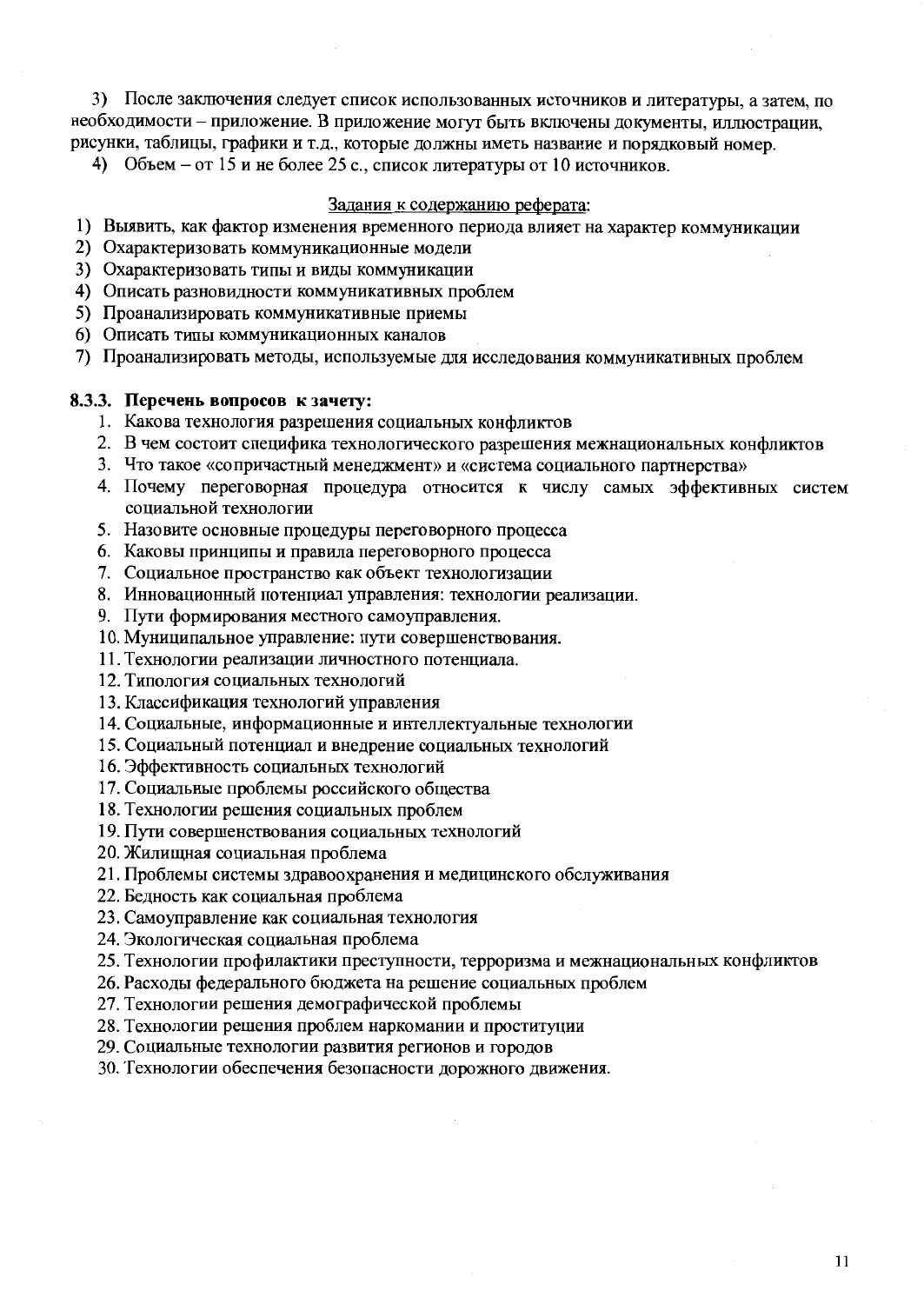| Рабочая программа дисциплины составлена авторами: |                                                       |                                     |           |                |         |  |  |  |  |  |
|---------------------------------------------------|-------------------------------------------------------|-------------------------------------|-----------|----------------|---------|--|--|--|--|--|
| $\mathbf{N}_2$ π/π                                | Кафедра                                               | Ученая<br>степень,<br>ученое звание | Должность | ФИО            | Подпись |  |  |  |  |  |
|                                                   | Кафедра<br>социальных и<br>гуманитарных<br>наук       | к. ф. н,<br>доцент                  | профессор | В.И. Ветошкин  |         |  |  |  |  |  |
| Рабочая программа дисциплины согласована          |                                                       |                                     |           |                |         |  |  |  |  |  |
|                                                   | Заведующий кафедрой социальных и<br>гуманитарных наук |                                     |           | В.И. Ветошкин  |         |  |  |  |  |  |
|                                                   | Директор библиотеки УрГАХУ                            |                                     |           | Н.В. Нохрина   |         |  |  |  |  |  |
|                                                   | Декан ФОЗО                                            |                                     |           | И.В. Сагарадзе |         |  |  |  |  |  |